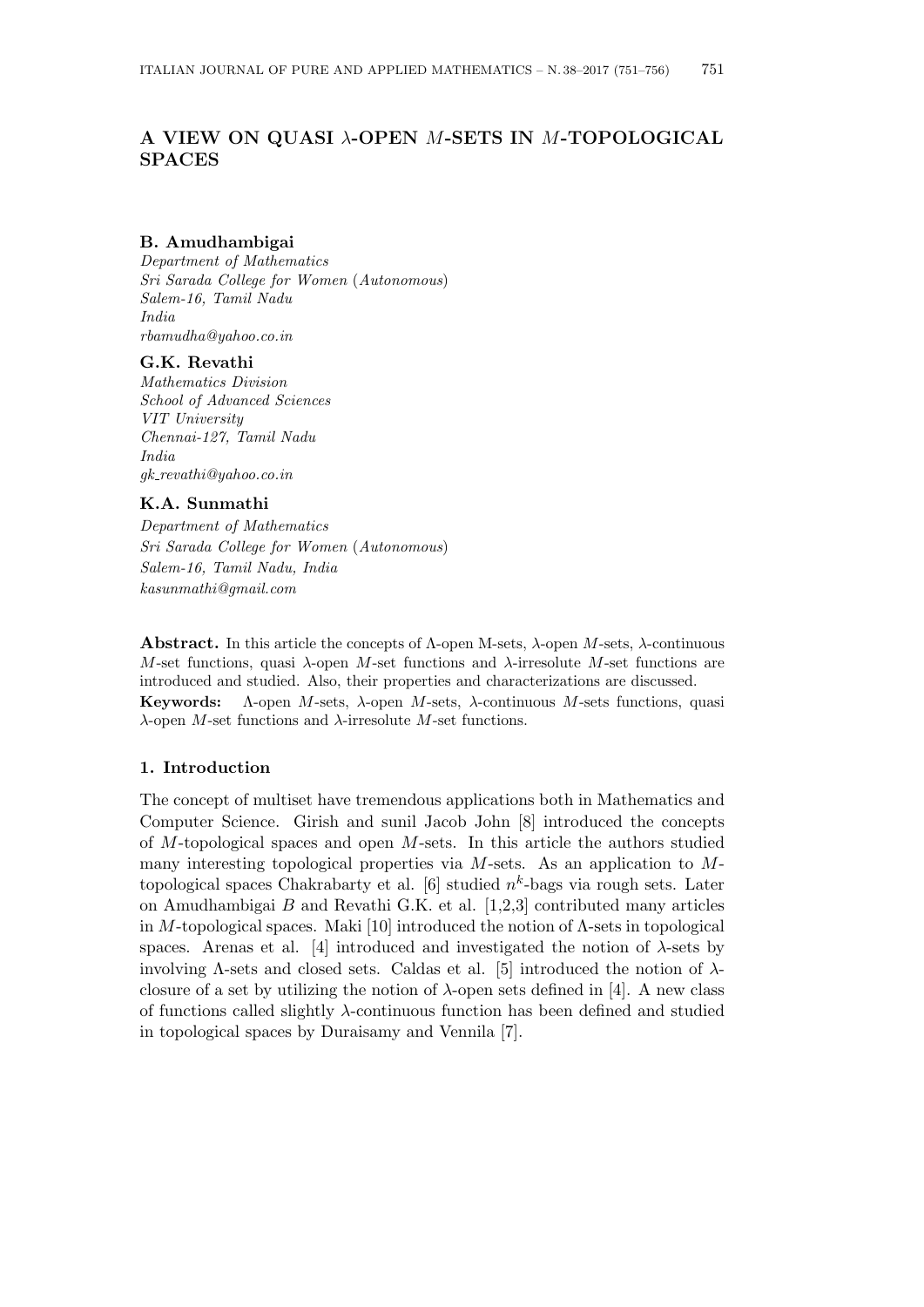In this article the concepts of Λ-open *M*-sets, *λ*-open *M*-sets, *λ*-continuous *M*-set functions, quasi *λ*-open *M*-set functions and *λ*-irresolute *M*-set functions are introduced and studied. Also, their properties and characterizations are discussed.

### **2. Preliminaries**

**Definition 2.1** ([8]). Let  $[X]^w$  be an *M*-set space and  $\{M_1, M_2, ...\}$  be a collection of M-sets drawn from  $[X]^w$ . Then the following operations are possible under an arbitrary collection of *M*-sets.

- a. The union  $\prod_{i \in I} M_i = \{C_{M_i}(x)/x : C_{M_i}(x) = \max\{C_{M_i}(x) : x \in X\}\}.$
- b. The intersection  $I_{i \in I} = \{C_{\cap M_i}(x)/x : C_{\cap M_i}(x) = \min\{C_{M_i}(x) : x \in X\}\}.$
- c. The M-set addition  $\bigoplus_{i\in I} M_i = \{C_{\oplus M_i}(x)/x : C_{\oplus M_i}(x) = \sum_{i\in I} C_{M_i}(x), x \in$ *X}*.
- d. *M*-set complement  $M^c = Z \ominus M = \{C_{M^c}(x)/x : C_{M^c}(x) = C_z(x) C_z(x)\}$  $C_M(x), x \in X$ .

**Definition 2.2** ([8])**.** An *M*-set relation *f* is called an *M-set function* if for every element  $m/x$  in *Domf*, there is exactly one  $n/y$  in *Ranf* such that  $(m/x, n/y)$ is in *f* with the pair occurring as the product of  $C_1(x, y)$  and  $C_2(x, y)$ .

**Definition 2.3** ([8]). Let  $M \in [X]^w$  and  $\tau \subseteq P^*(M)$ . Then  $\tau$  is called a *Multiset topology* of *M* if  $\tau$  satisfies the following properties:

- a. The *M*-set *M* and the empty *M*-set  $\phi$  are in  $\tau$ .
- b. The *M*-set union of the elements of any sub collection of  $\tau$  is in  $\tau$ .
- c. The *M*-set intersection of the elements of any finite sub collection of *τ* is in *τ* .

**Definition 2.4** ([8]). A sub *M*-set *N* of an *M*-topological space *M* in  $[X]^w$  is said to be closed if the *M*-set  $M \ominus N$  is open. i.e.,  $N^c = M \ominus N$ .

**Definition 2.5** ([8])**.** Let *M* and *N* be two *M*-topological spaces. The *M*-set function  $f: M \to N$  is said to be continuous if for each open sub M-set V of *N*, the *M*-set  $f^{-1}(V)$  is an open sub *M*-set of *M*, where  $f^{-1}(V)$  is the *M*-set of all points  $m/x$  in *M* for which  $f(m/x) \in W$  for some *n*.

**Definition 2.6** ([5]). Let *B* be a subset of a space  $(X, \tau)$ *. B* is a  $\Lambda$ -set (resp.  $\vee$ -set) if  $B = B^{\Lambda}$  (resp.  $B = B^{\vee}$ ), where  $B^{\Lambda} = \cap \{U|U \supseteq B, U \in \tau\}$  and  $B^{\vee} = \cup \{F | B \supset F, F^C \in \tau\}.$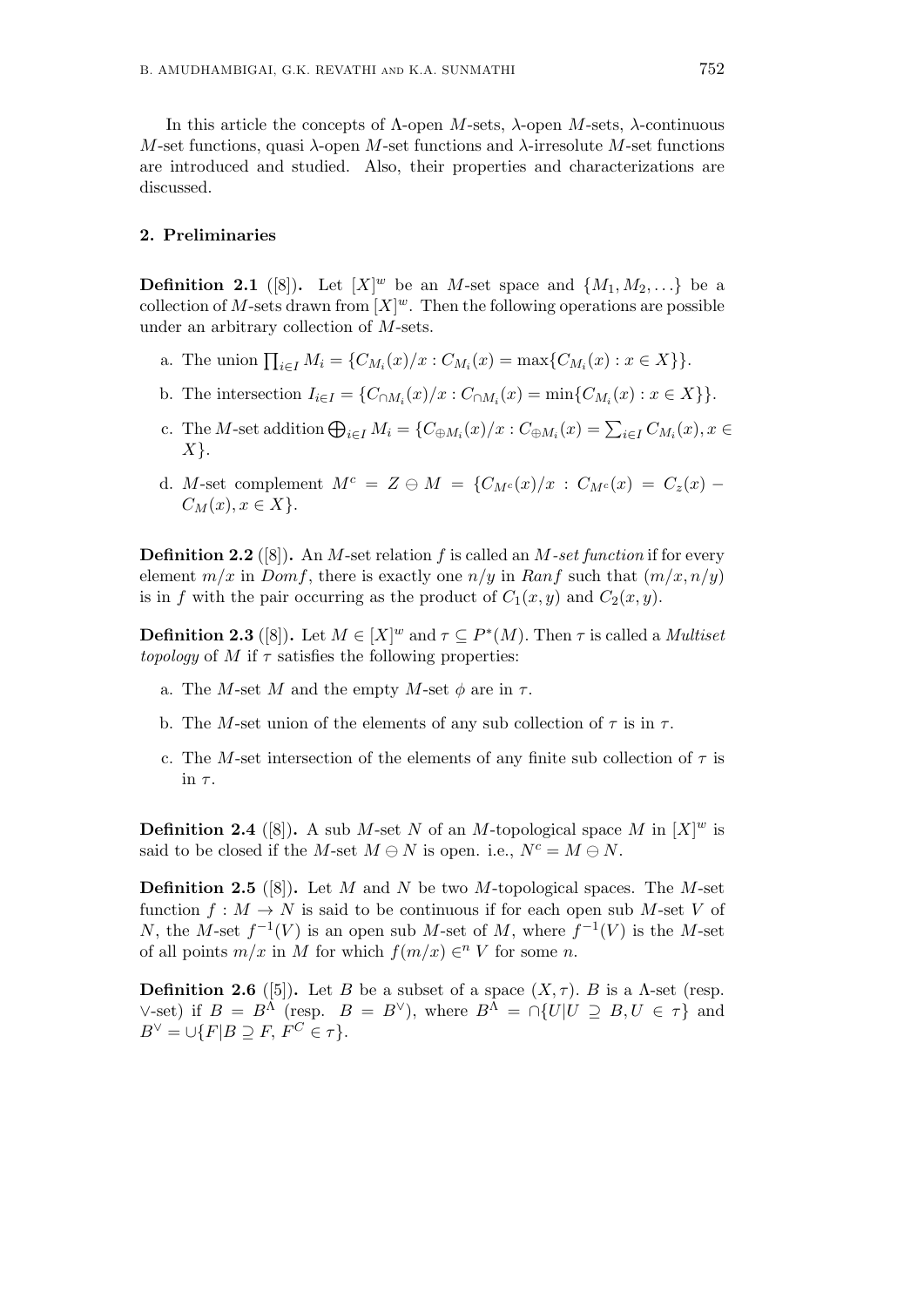**Definition 2.7** ([7]). A subset *A* of a topological space  $(X, \tau)$  is said to be *λ*-closed if  $A = B \cap C$ , where *B* is a *Λ*-set and *C* is a closed set of *X*. The complement of *λ*-closed set is called *λ*-open.

### **3. On quasi** *λ***-open** *M***-sets in** *M***-topological spaces**

**Definition 3.1.** Let  $(M, \tau)$  be an *M*-topological space. Any sub *M*-set *B* of *M* is said to be a  $\Lambda$ -*M*-set if  $B = B^{\Lambda}$  with  $C_B(x) = C_{B^{\Lambda}}(x)$ , for all  $x \in X$ , where  $B^{\Lambda} = \cap \{U|U \supseteq B, U \in \tau\}$  with  $C_{B^{\Lambda}}(x) = \min \{C_U(x) : U \supseteq B, U \in \tau\}$  and  $B_{\vee} = \bigcup \{F | B \supseteq F, FC \in \tau\}$  with  $C_B(x) = \max \{C_F(x) : B \supseteq F, F^C \in \tau\}$ , for all  $x \in X$ .

**Example 3.1.** Let  $X = \{a, b, c\}$ ,  $w = 3$  and  $M = \{2/a, 3/b, 1/c\}$ . Let  $\tau =$ *{M, ϕ, {*2*/a}, {*2*/a,* 3*/b}}.* Here, *τ* is an *M*-topology and (*M, τ* ) is an *M*-topological space. Let  $B = \{2/a\}$  be a sub *M*-set of *M*, then  $B^{\Lambda} = \{2/a\}$  with  $C_B(a) = 2$ ,  $C_{B}(\phi) = 0$  and  $C_{B}(\phi) = 0$ . Also  $C_B(a) = 2$ ,  $C_B(b) = 0$  and  $C_B(c) = 0$ . Therefore,  $C_B(x) = C_{B<sup>\Lambda</sup>}(x)$ , for all  $x \in X$ . Thus,  $B = \{2/a\}$  is a  $\Lambda$ -*M*-set.

**Definition 3.2.** Let  $(M, \tau)$  be an *M*-topological space. Any sub *M*-set *A* of an *M*-topological space  $(M, \tau)$  is said to be a *λ*-closed *M*-set if  $A = B \cap C$  with  $C_A(x) = C_B \cap C_C(x)$ , for all  $x \in X$ , where *B* is a Λ-*M*-set and *C* is a closed *M*-set of (*M, τ* ).

**Definition 3.3.** Let  $(M, \tau)$  be an *M*-topological space. Any sub*M*-set A of an *M*-topological space  $(M, τ)$  is called *λ*-open *M*-set, if  $A<sup>C</sup> = M \ominus A$  is *λ*-closed *M*-set and also  $C_{A}c(x) = W \ominus C_{A}(x)$ , for all  $x \in X$ .

**Example 3.2.** From Example 3.1, clearly  $(M, \tau)$  is an *M*-topological space. Here, the collection of all  $\Lambda$ -*M*-sets of  $(M, \tau)$  is  $\{M, \phi, \{2/a\}, \{2/a, 3/b\}\}\$ . Let *B* = *M* be any Λ-*M*-set in  $(M, τ)$  and  $C = \{3/b, 1/c\}$  be any closed *M*-set in  $(M, \tau)$ . Now,  $A = B \cap C = \{3/b, 1/c\}$ . Also,  $C_A(x) = C_{B \cap C}(x)$ , for all  $x \in X$ . Thus,  $A = \{3/b, 1/c\}$  is a *λ*-closed *M*-set and  $\{2/a\}$  is a *λ*-open *M*-sets of  $(M, \tau)$ .

**Definition 3.4.** Let  $(M, \tau)$  be an *M*-topological space and *A* be any sub *M*-set of *M*. Then the *λ*-interior of A and *λ*-closure of *A* is respectively denoted and defined as follows.

- 1.  $Int_{\lambda}(A) = \cup \{U | U \subseteq A, \text{ each } U \subseteq M \text{ is a } \lambda \text{-open } M \text{-set} \}$  with  $C_{int_{\lambda}(A)}(x) =$  $\max\{C_U(x): U \subseteq A$ , each  $U \subseteq M$  is a *λ*-open *M*-set *}* for all  $x \in X$ .
- 2.  $cl_{\lambda}(A) = \bigcap \{G | A \subseteq G, \text{each } G \subseteq M \text{ is a } \lambda \text{-closed } M \text{-set } \}$  with  $C_{cl_{\lambda}(A)}(x) =$  $\min\{C_G(x): A \subseteq G$ , each  $G \subseteq M$  is a  $\lambda$ -closed  $M$ -set $\}$ , for all  $x \in X$ .

**Example 3.3.** From Example 3.1, clearly  $(M, \tau)$  is an *M*-topological space. Let  $A = \{2/a, 1/b\}$  be a sub *M*-set of *M*. Then,  $Int(A) = \{2/a\}$  with  $C_{Int_{\lambda}(A)}(x) =$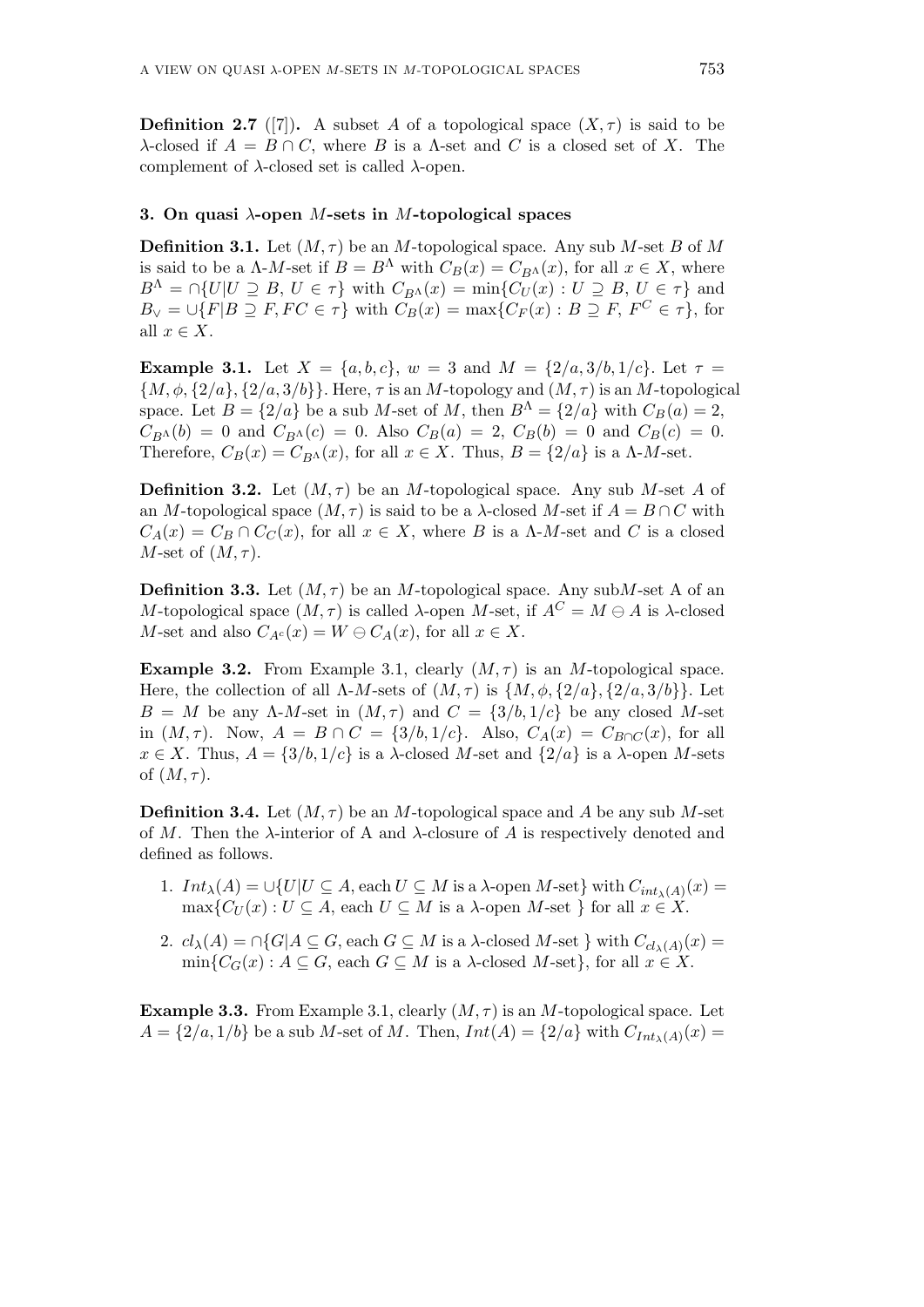$\max\{C_U(x): U \subseteq A$ , each  $U \subseteq M$  is a *λ*-open *M*-set}, for all  $x \in X$  and  $Cl(A) = \{2/a, 3/b\}$  with  $Cl_{cl_{\lambda}(A)}(x) = \min\{C_G(x) : B \subseteq G, \text{ each } G \subseteq M \text{ is a }$ *λ*-closed *M*-set}, for all  $x \in X$ .

**Definition 3.5.** Let  $(M, \tau)$  and  $(N, \sigma)$  be any two *M*-topological spaces. An *M*-set function  $f : (M, \tau) \to (N, \sigma)$  is said to be a *λ*-continuous *M*-set function if  $f^{-1}(V)$  is a *λ*-open *M*-set in  $(M, \tau)$  for every open *M*-set V of  $(N, \sigma)$ .

**Example 3.4.** Let  $X = \{a, b, c\}$ ,  $w_1 = 3$  and  $Y = \{x, y, z\}$ ,  $w_2 = 3$ . Let  $M =$  $\{2/a, 3/b, 1/c\}$  and  $\tau = \{M, \phi, \{2/a\}, \{2/a, 3/b\}\}\$ . Here,  $\tau$  is an *M*-topology and  $(M, \tau)$  is an *M*-topological space. Let  $N = \{3/x, 1/y, 2/z\}$  and  $\sigma =$  $\{N, \phi, \{1/y\}\}\$ . Then,  $\sigma$  is an *M*-topology and  $(N, \sigma)$  is an *M*-topological space. Let the function  $f : (M, \tau) \to (N, \sigma)$  be defined by  $f : \{(2/a, 1/y)/2, (3/b, 2/z)/6,$  $(1/c, 3/x)/3$ <sup>}</sup>. Clearly  $f^{-1}(V)$  is a *λ*-open *M*-set in  $(M, \tau)$  for every open *M*-set *V* of  $(N, \sigma)$ . Thus, *f* is  $\lambda$ -*M*-set continuous.

## **Notation 3.1.**

- a. The collection of all open sub *M*-sets of  $(M, \tau)$  is denoted by  $O(M)$  and  $O(M, x) = \{ V \in O(M) | x \in mV \}$ , for  $x \in M$ .
- b. The collection of all  $\lambda$ -open sub *M*-sets of  $(M, \tau)$  is denoted by  $O(M)$  and  $O(M, x) = \{ V \in \lambda O(M) | x \in \{m \mid V\} \}$ , for  $x \in \{m \mid M\}$ .

**Proposition 3.1.** *Let*  $(M, \tau)$  *and*  $(N, \sigma)$  *be any two*  $M$ *-topological spaces. For an*  $M$ -set function  $f : (M, \tau) \to (N, \sigma)$ , the following statements are equivalent:

- *a. f is a λ-continuous M-set function;*
- *b. For every open sub*  $M$ *-set*  $V$  *of*  $(N, \sigma)$ *,*  $f^{-1}(V) \in \lambda O(M)$ *;*
- *c.* For each  $x \in M$  *M* and each  $V \in O(N, f(x))$ , there exists a  $U \in \lambda O(M, x)$ *such that*  $f(U) \subseteq V$  *with*  $C_{f(U)}(x) \leq C_V(x)$ *, for all*  $x \in X$ *.*

**Definition 3.6.** Let  $(M, \tau)$  and  $(N, \sigma)$  be any two *M*-topological spaces. An *M*-set function  $f : (M, \tau) \to (N, \sigma)$  is said to be a quasi  $\lambda$ -open (resp.,  $\lambda$ - closed) *M*-set function if for each  $\lambda$ -open (resp.,  $\lambda$ - closed) sub *M*-set *V* of *M*, its image  $f(V)$  is an open (resp., closed) sub *M*-set of  $(N, \sigma)$ . That is,  $f(V)$  is the *M*-set of all points  $n/x$  in *N* for  $x \in \mathbb{R}^m$  *V* for some *m*.

**Example 3.5.** In Example 3.4, clearly, the image of every *λ*-open *M*-set is an open *M*-set in (*N, τ* ). Therefore, *f* is a quasi *λ*-open *M*-set function. Consequently, the image of every  $\lambda$ -closed *M*-set is a closed *M*-set in  $(N, \sigma)$ . Hence *f* is a quasi *λ*-closed *M*-set function.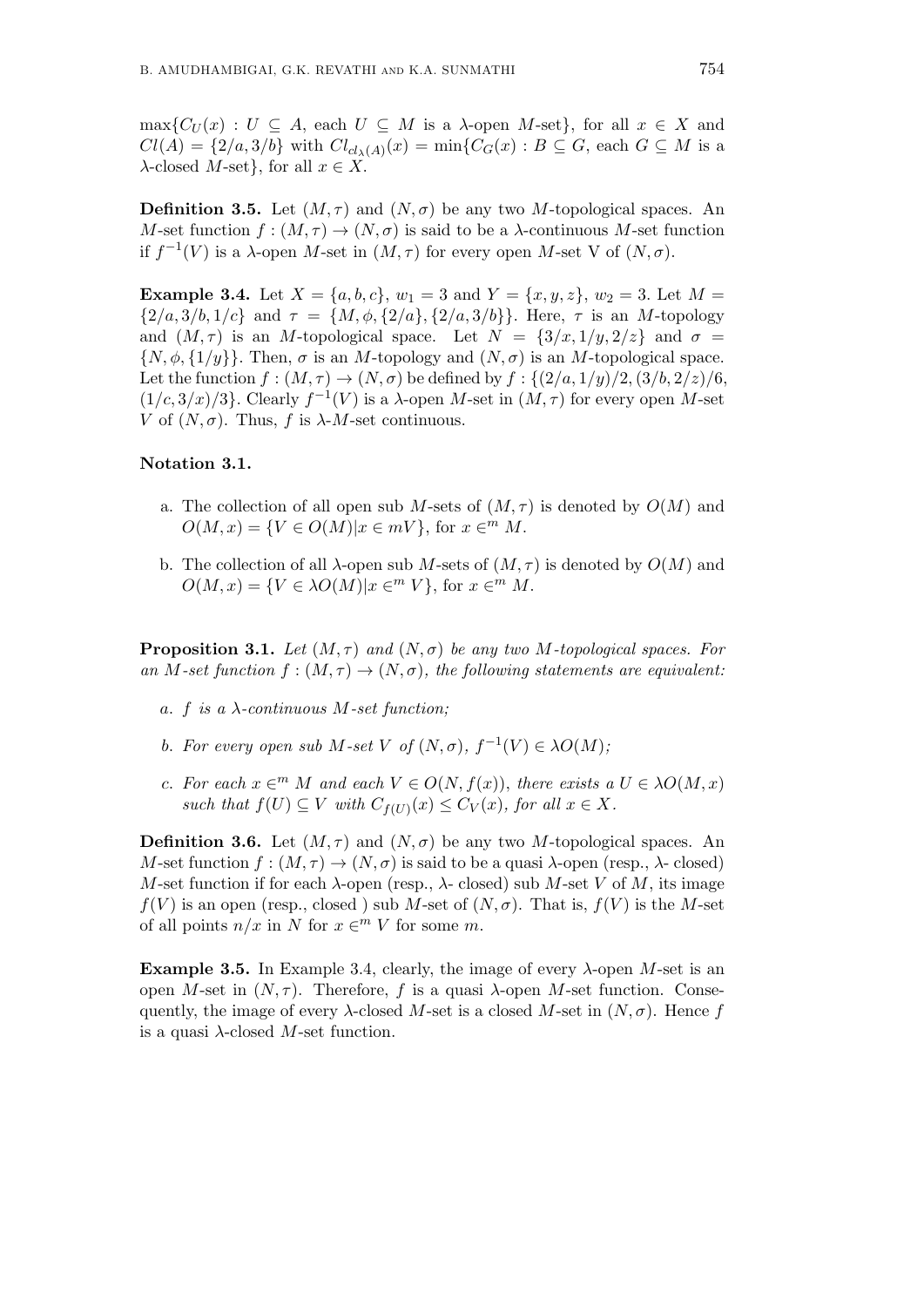**Proposition 3.2.** Let  $(M, \tau)$  and  $(N, \sigma)$  be any two M-topological spaces. An *M*-set function  $f : (M, \tau) \rightarrow (N, \sigma)$  is said to be a quasi  $\lambda$ -open M-set func*tion if and only if for every sub*  $M$ -set  $U$  *of*  $M$ ,  $f(Int_{\lambda}(U)) \subseteq Int((U))$  *with*  $C_{f(int_{\lambda}(U))}(x) \leq C_{Int(f(U))}(x)$ *, for all*  $x \in X$ *.* 

**Proposition 3.3.** *Let*  $(M, \tau)$  *and*  $(N, \sigma)$  *be any two*  $M$ *-topological spaces. If*  $f : (M, \tau) \rightarrow (N, \sigma)$  *is a quasi*  $\lambda$ -open  $M$ -set function, then  $Int_\lambda((G)) \subset$  $(Int(G))$  *with, for every sub*  $M$ *-set*  $G$  *of*  $N$  *and*  $x \in X$ *.* 

**Proposition 3.4.** Let  $(M, \tau)$  and  $(N, \sigma)$  be any two M-topological spaces. An *M*-set function  $f : (M, \tau) \to (N, \sigma)$  *is said to be a quasi*  $\lambda$ -open *M*-set function *if and only if for any sub M-set B of N and for any λclosed M-set F of M containing*  $f^{-1}(B)$  *there exists a closed*  $M$ -set  $G$  *of*  $N$  *containing*  $B$  *such that*  $f^{-1}(G) \subseteq F$  *with*  $C_{f^{-1}(G)}(x) \leq C_F(x)$ , for all  $x \in X$ .

**Proposition 3.5.** *Let*  $(M, \tau)$  *and*  $(N, \sigma)$  *be any two*  $M$ *-topological spaces. An M*-set function  $f:(M,\tau) \to (N,\sigma)$  is said to be a quasi  $\lambda$ -open *M*-set function if and only if  $f^{-1}(Cl(B)) \subseteq Cl_{\lambda}((B))$  with  $C_{f^{-1}(cl(B))}(x) \leq C_{cl_{\lambda}(B)}(x)$ , for every *sub*  $M$ *-set*  $B$  *of*  $N$  *and for all*  $x \in X$ *.* 

**Proposition 3.6.** *Let*  $(M, \tau)$ *,*  $(N, \sigma)$  *and*  $(P, \eta)$  *be any three M-topological spaces and*  $f : (M, \tau) \rightarrow (N, \sigma)$  *and*  $g : (N, \sigma) \rightarrow (P, \eta)$  *be two M*-set functions *and*  $g \circ f : (M, \tau) \to (P, \eta)$  *is a quasi*  $\lambda$ -open *M*-set function. If g is M-set *continuous injective, then f is quasi λ-open M-set function.*

**Definition 3.7.** Let  $(M, \tau)$  and  $(N, \sigma)$  be any two *M*-topological spaces. An *M*-set function  $f : (M, \tau) \to (N, \sigma)$  is said to be  $\lambda$ -closed *M*-set function if for each *λ*-closed *M*-set *U* in  $(M, \tau)$ ,  $f(U)$  is a *λ*-closed *M*-set in  $(N, \sigma)$ .

**Definition 3.8.** Let  $(M, \tau)$  and  $(N, \sigma)$  be any two *M*-topological spaces. An *M*-set function  $f : (M, \tau) \to (N, \sigma)$  is said to be a *λ*-irresolute *M*-set function if  $f^{-1}(V)$  is a *λ*-closed *M*-set (resp. *λ*-open *M*-set) in  $(M, \tau)$  for every *λ*-closed *M*-set *V* (resp. *λ*-open *M*-set) of  $(N, σ)$ .

**Proposition 3.7.** *Let*  $(M, \tau)$ *,*  $(N, \sigma)$  *and*  $(P, \eta)$  *be any three M-topological spaces and*  $f : (M, \tau) \rightarrow (N, \sigma)$  *and*  $g : (N, \sigma) \rightarrow (P, \eta)$  *be any two M*-set *functions. Then:*

- *a. If f is a λ-closed M-set function and g is a quasi λ-closed M-set function, then*  $g \circ f$  *is a quasi*  $\lambda$ -closed  $M$ -set function;
- *b. If f is a λ-irresolute M-set function and g is a quasi λ-closed M-set function, then*  $g \circ f$  *is a*  $\lambda$ -continuous  $M$ -set function;
- *c. If f is a λ-closed M-set function and g is a λ-continuous M-set function, then*  $q \circ f$  *is a quasi*  $\lambda$ -*closed*  $M$ -set function.